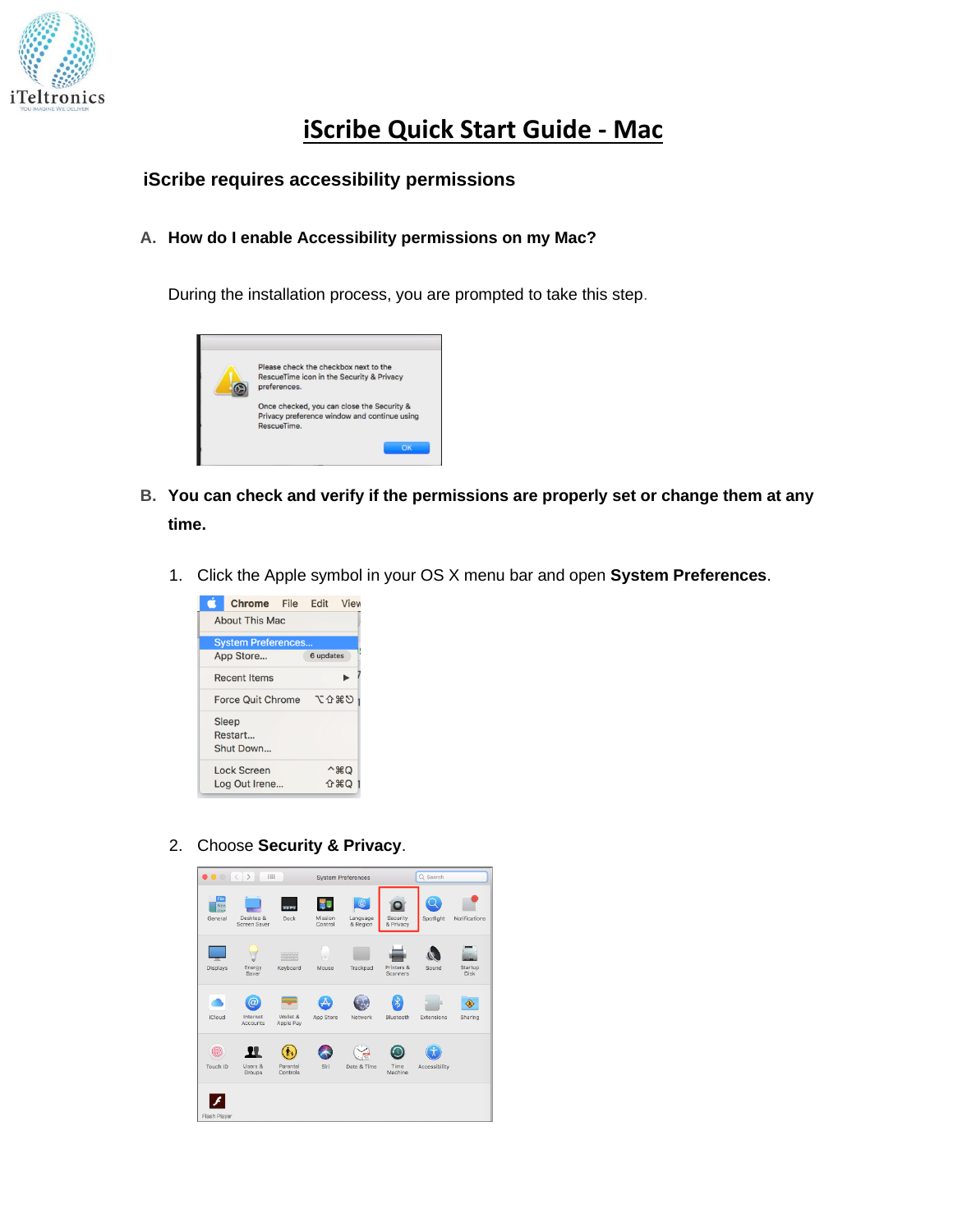

3. From the Security & Privacy panel open the **Privacy** tab and select **Accessibility**.

| $\bullet$ $\circ$ $\leftrightarrow$<br>$\Xi\Xi$ | Security & Privacy                             | Q Search                            |
|-------------------------------------------------|------------------------------------------------|-------------------------------------|
|                                                 | FileVault<br>Privacy<br>General<br>Firewall    |                                     |
| <b>Location Services</b>                        | Allow the apps below to control your computer. |                                     |
| <b>Contacts</b>                                 | RescueTime<br>$\overline{\vee}$                |                                     |
| Calendars<br>$\overline{17}$                    |                                                |                                     |
| t<br>Reminders                                  |                                                |                                     |
| Photos                                          |                                                |                                     |
| Accessibility                                   |                                                |                                     |
| Analytics                                       | $+ -$                                          |                                     |
|                                                 |                                                |                                     |
|                                                 |                                                |                                     |
|                                                 |                                                |                                     |
| Click the lock to make changes.                 |                                                | Advanced<br>$\overline{\mathbf{?}}$ |

4. Look at the list labeled "Allow the apps below to control your computer" and see if iScribe is both listed and checked. If it is present and checked, no further action is needed.

| $\bullet \bullet \circ \langle \ \rangle$<br>$\frac{1}{2}$ | Security & Privacy                             | Q Search        |
|------------------------------------------------------------|------------------------------------------------|-----------------|
|                                                            | Firewall<br>FileVault<br>General<br>Privacy    |                 |
| <b>Location Services</b><br>-1                             | Allow the apps below to control your computer. |                 |
| Contacts                                                   | RescueTime                                     |                 |
| Calendars<br>$\overline{17}$                               |                                                |                 |
| ŧ<br>Reminders                                             |                                                |                 |
| <b>Photos</b>                                              |                                                |                 |
| Accessibility                                              |                                                |                 |
| Analytics                                                  | $+ -$                                          |                 |
|                                                            |                                                |                 |
|                                                            |                                                |                 |
| Click the lock to make changes.                            |                                                | Advanced<br>(2) |

5. If IScribe is on the list and not checked, click the lock at the bottom of the modal window to make changes.

| $\bullet \circ \langle \cdot   \cdot \rangle$<br>$\frac{1}{2}$ |         | Security & Privacy                             | Q Search |
|----------------------------------------------------------------|---------|------------------------------------------------|----------|
|                                                                | General | Firewall<br>FileVault<br>Privacy               |          |
| <b>Location Services</b>                                       |         | Allow the apps below to control your computer. |          |
| Contacts                                                       |         | RescueTime                                     |          |
| Calendars<br>Ŵ                                                 |         |                                                |          |
| <b>Reminders</b>                                               |         |                                                |          |
| <b>Photos</b>                                                  |         |                                                |          |
| Accessibility                                                  |         |                                                |          |
| Analytics                                                      |         | $+$                                            |          |
|                                                                |         |                                                |          |
|                                                                |         |                                                |          |
|                                                                |         |                                                |          |
| Click the lock to make changes.                                |         |                                                | Advanced |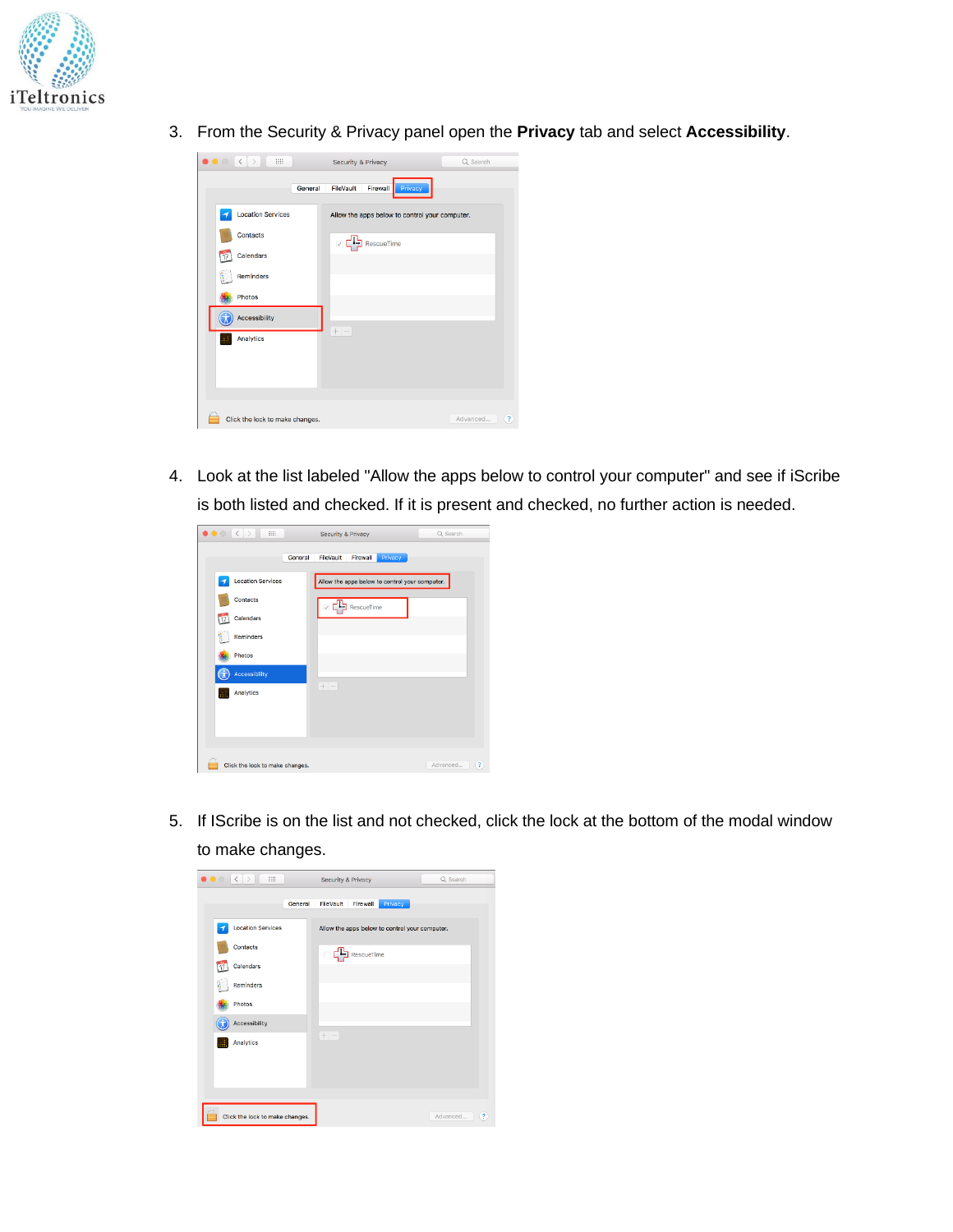

6. Once you click the lock, you'll be prompted to enter your computer user name password. You can then check the box next to the IScribe icon. Make sure to click the lock again to commit the changes you made.

| $\rightarrow$<br>$\circ\bullet\circ$<br>$\langle$<br>88                                     |                                                               | <b>Security &amp; Privacy</b>               |                                                             | Q Search                   |  |
|---------------------------------------------------------------------------------------------|---------------------------------------------------------------|---------------------------------------------|-------------------------------------------------------------|----------------------------|--|
| Loca<br>Cont<br>$\overline{v}$<br>Cale<br>Reminuers<br>Photos<br>Accessibility<br>Analytics | Privacy preferences.<br>User Name:<br>Password: <b>HIMMIN</b> | Enter your password to allow this.<br>$+ -$ | System Preferences is trying to unlock Security &<br>Cancel | Unlock                     |  |
| Authenticating                                                                              |                                                               |                                             |                                                             | $\overline{?}$<br>Advanced |  |

7. If iScribe is not present on the list click the lock so you can make changes. You'll be prompted to enter your password. Click the **+** sign and find IScribe in your Applications folder. Once you double-click the application will automatically be added to the "Allow the apps below to control your computer" list. Make sure to check the box next to it before clicking the lock again.

| s://www.rescuetime.com/dashboard |                                            | Q Search<br>$\bullet$<br>$\cdots$<br>☆         | 中<br>$\parallel$              |
|----------------------------------|--------------------------------------------|------------------------------------------------|-------------------------------|
| Reports $\blacktriangleright$    | 000 (1)<br>$\frac{1}{2}$                   | Security & Privacy                             | Q Search                      |
|                                  | General                                    | Privacy<br>FileVault<br>Firewall               |                               |
|                                  | <b>Location Services</b>                   | Allow the apps below to control your computer. |                               |
| <b>r</b> today                   | Contacts                                   |                                                |                               |
| day before                       | Calendars<br>$\overline{17}$               |                                                |                               |
| productivity                     | ١<br>Reminders                             |                                                |                               |
|                                  | Photos                                     |                                                |                               |
| 9                                | Accessibility                              | $+ -$                                          |                               |
|                                  | Analytics                                  |                                                |                               |
| $+7%$ from d<br><b>IPM</b>       |                                            |                                                |                               |
|                                  |                                            |                                                |                               |
| omething awesome today           | Click the lock to prevent further changes. |                                                | Advanced<br>$\left( 2\right)$ |
|                                  |                                            |                                                |                               |
| ies this day                     |                                            | changes over time<br>daily patterns<br>totals  |                               |
| ng                               | Communication & Scheduling                 | <b>Business</b>                                |                               |

Once the Accessibility permissions are enabled, you should be able to access iScribe.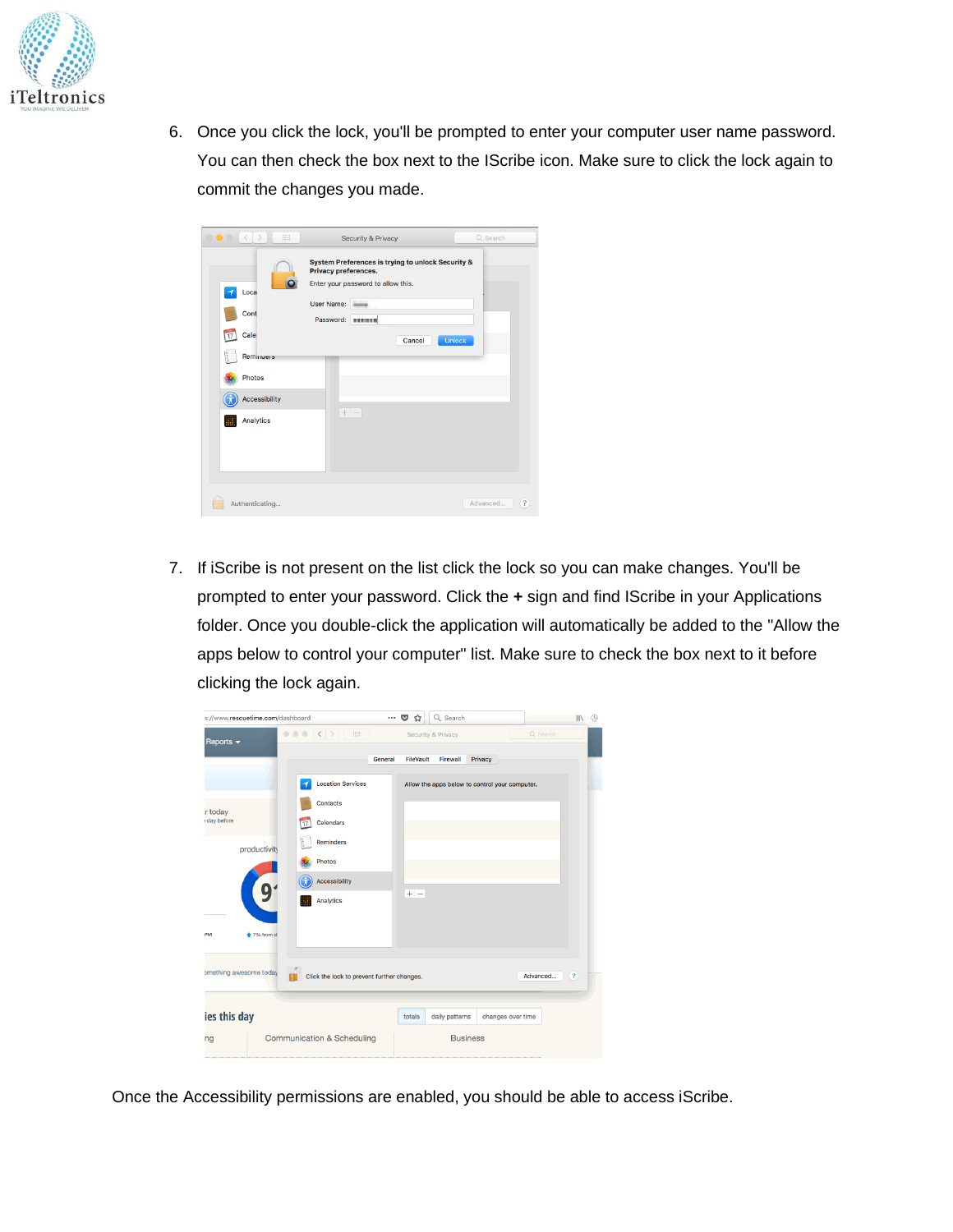

1. Click On iScribe Setup file, the below shown iScribe icon will appear on your desktop.



- 2. Double click /Open the 'iScribe' app, the iScribe app will open
- 3. Create a new folder on MAC Laptop/PC and rename it as 'Output-iScribe' (Custom name by user)
- 4. Select the 'Configure' button on app and select the 'output-iScribe' folder on the route path.



5. Once select the output folder, the output folder will be displayed.

C:\Users\Gothandaraman\Deskto

Note: Now you have configured the output path to save all your files/writings.

6. Once done, connect the iScribe device and laptop/PC through USB cable.

| 7. Click 'Connect' button |             |       | Connect |                         |
|---------------------------|-------------|-------|---------|-------------------------|
| 8. On Device mode,        | Device Mode | Mouse | Pen     | please select Mouse/Pen |

- 9. On Mouse mode, our Pen will act as Mouse pointer. On any application, whether there is a pen input., you can use our pen as annotation tool.
- 10. On Pen Mode, you can able to write.
- 11. Insert normal (up to A4) size paper/notebook on the device and start writing with our 'Pen'.
- 12. Once start writing, your writings will be display on the Application screen.

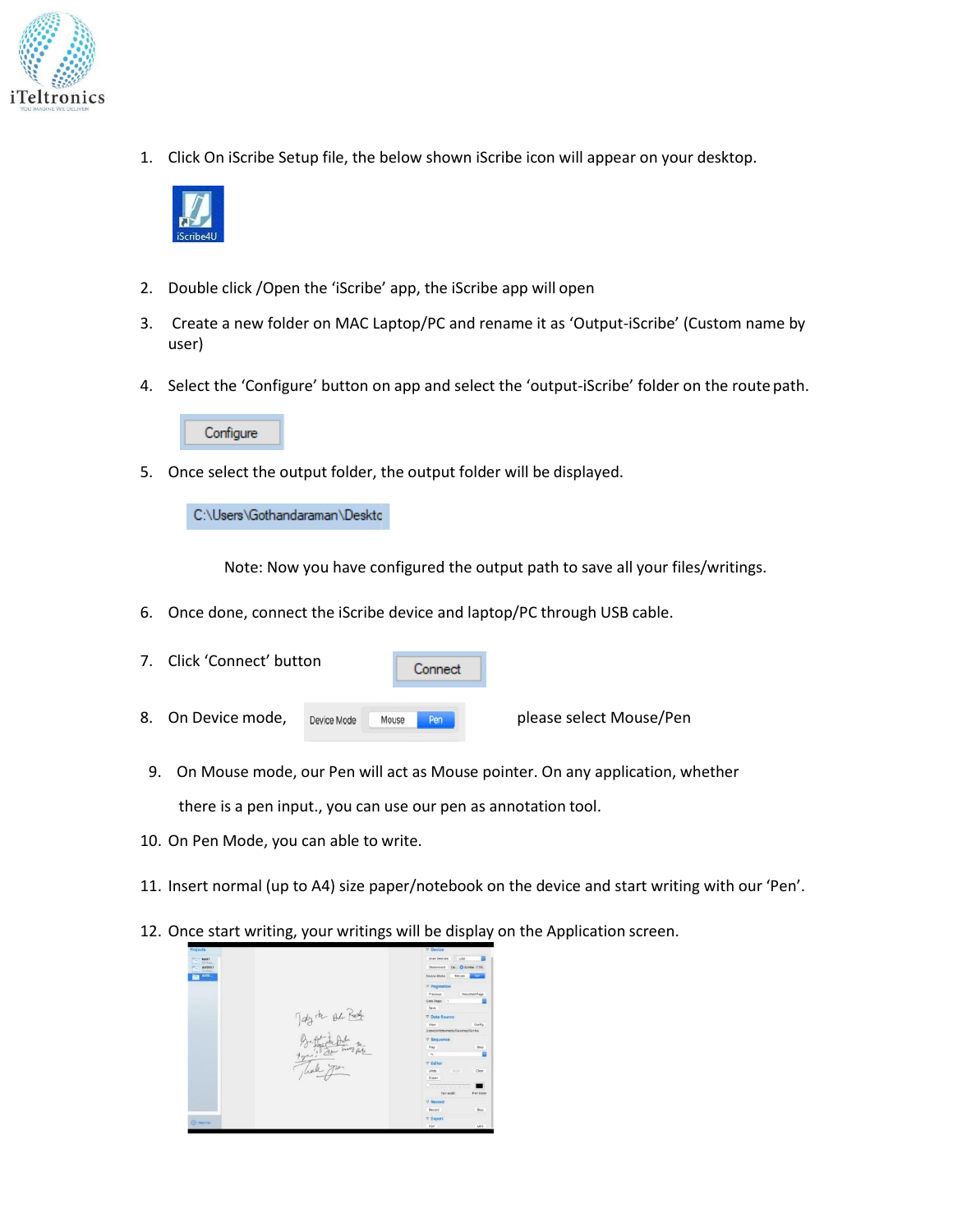

13. To Add/Edit on previous/next page, you can use button 'Previous' & 'Next/Add' Button 'Goto Page' will help to jump in between the pages to edit.

| $\nabla$ Pagination |               |
|---------------------|---------------|
| Previous            | Next/Add Page |
| Goto Page:          |               |
| Save                |               |

- 14. Button 'Pen Color' will help to choose any Color from pallet and write in different Color.
- 15. Button 'Pen Size' will help to change the thickness of the Pen.
- 16. Button 'Erase' will help to erase the written letters by stroke wise



17. Once finish the writing on page(s), Press button 'Save'



18. Once press button 'Save', the written pages will be saved in the output folder with title. If you want to preview the stored files, Press button 'View'

| $\triangledown$ Data Source         |        |
|-------------------------------------|--------|
| View                                | Config |
| /Users/sridharnaidu/Desktop/iScribe |        |

- 19. Once click 'View', the files will be displayed with 'Title\_Date & Time stamp' on the left side window.
- 20. Select the particular file, you can view and also play back using the button 'Play'.